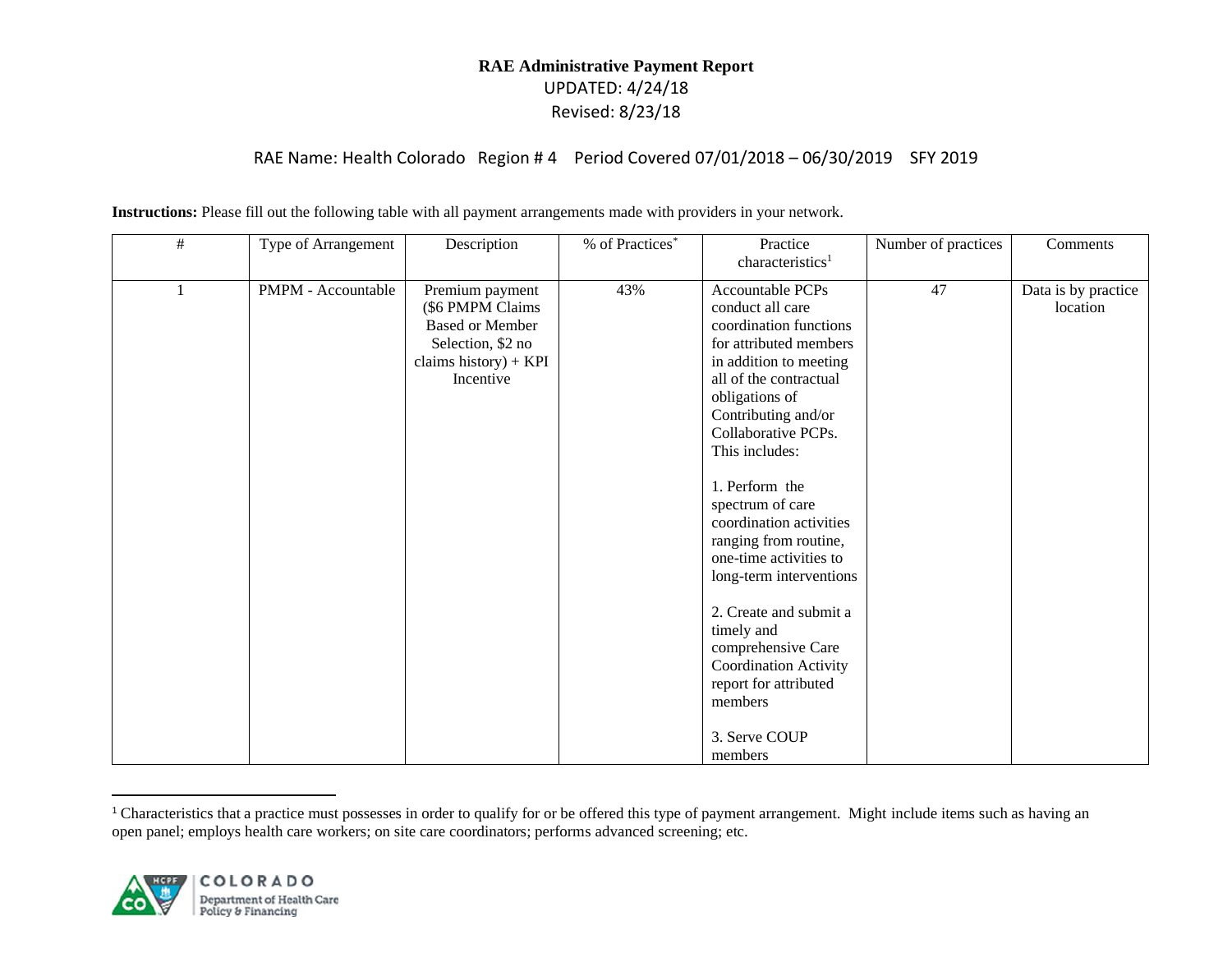|                |                        |                                     |     | 4. Complete and<br>submit COUP Report<br>for applicable members                                                                                                                                                                                              |    |                                 |
|----------------|------------------------|-------------------------------------|-----|--------------------------------------------------------------------------------------------------------------------------------------------------------------------------------------------------------------------------------------------------------------|----|---------------------------------|
| $\overline{2}$ | PMPM-<br>Collaborative | Enhanced payment<br>$(\$5$ PMPM $)$ | 12% | PCPs that engage in<br>some care<br>coordination activities<br>in addition to meeting<br>all of the contract<br>requirements for<br>Contributing PCPs.<br>This includes:<br>1. Accept and use Care<br>Compact for referrals<br>to other network<br>providers | 13 | Data is by practice<br>location |
|                |                        |                                     |     | 2. Participate in<br>referral process using<br>Care Compact or<br>similar uniformly<br>accepted method and<br>practice                                                                                                                                       |    |                                 |
|                |                        |                                     |     | 3. Engage with<br>delegated Care<br>Coordination Entity to<br>manage the care of<br>attributed members,<br>including COUP<br>members, through<br>monthly care<br>coordination meetings                                                                       |    |                                 |
|                |                        |                                     |     | 4. Share care                                                                                                                                                                                                                                                |    |                                 |

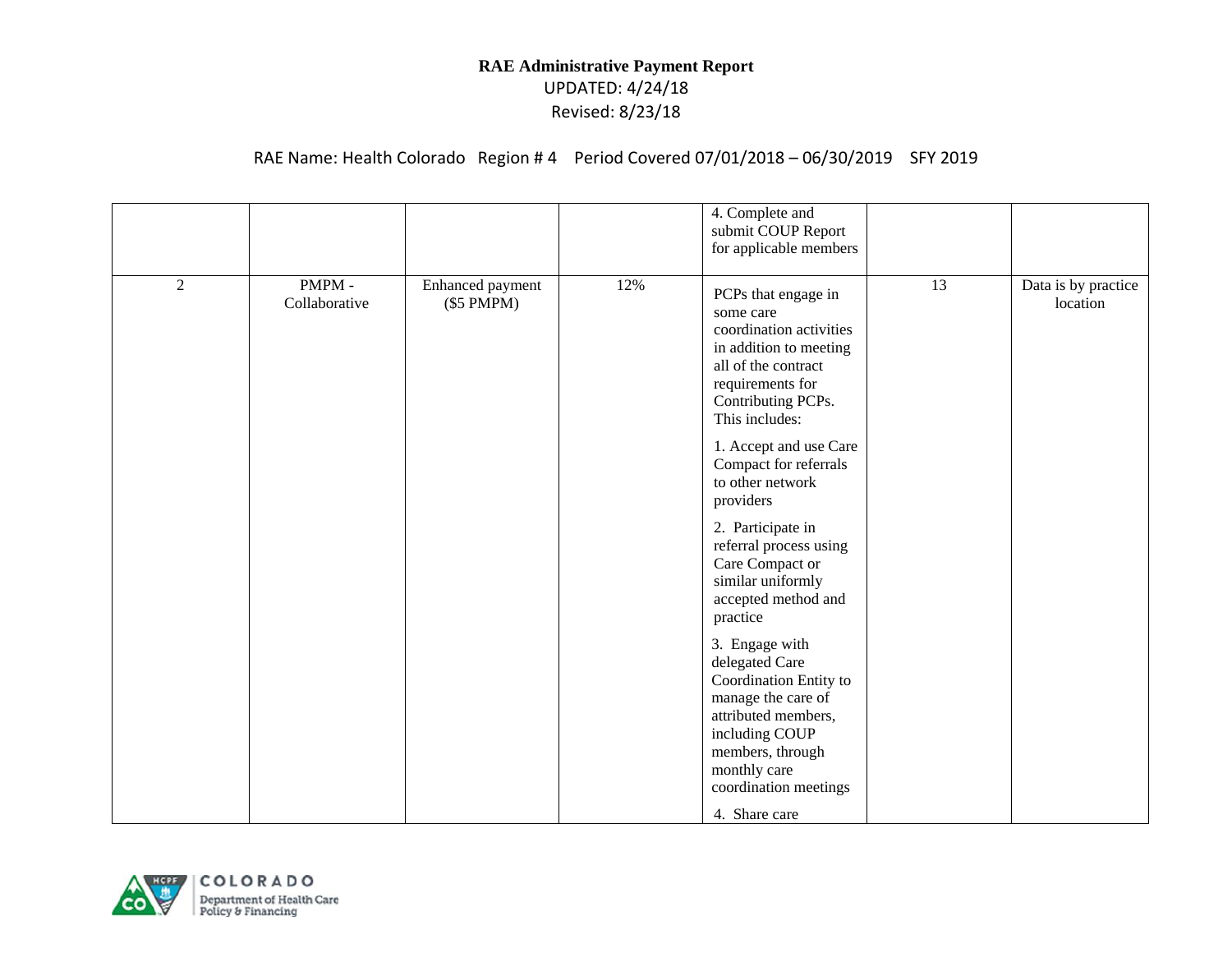|                |                            |                             |     | coordination data with<br>Beacon in a prescribed<br>format and timeline to<br>demonstrate their care<br>coordination activity<br>and interventions<br>delivered in support of<br>RAE's performance<br>objectives and KPI<br>measures; and<br>5. Actively participate<br>in Care Coordination<br>Committee and |    |                                 |
|----------------|----------------------------|-----------------------------|-----|---------------------------------------------------------------------------------------------------------------------------------------------------------------------------------------------------------------------------------------------------------------------------------------------------------------|----|---------------------------------|
|                |                            |                             |     | contribute to care<br>coordination workflow                                                                                                                                                                                                                                                                   |    |                                 |
| $\overline{3}$ | <b>PMPM</b> - Contributing |                             | 45% | and processes.<br>PCP that meet basic                                                                                                                                                                                                                                                                         | 49 |                                 |
|                |                            | Basic payment<br>(\$3 PMPM) |     | PCMP criteria. This<br>includes:                                                                                                                                                                                                                                                                              |    | Data is by practice<br>location |
|                |                            |                             |     | 1. Be enrolled as a                                                                                                                                                                                                                                                                                           |    |                                 |
|                |                            |                             |     | provider in the                                                                                                                                                                                                                                                                                               |    |                                 |
|                |                            |                             |     | Colorado Medicaid                                                                                                                                                                                                                                                                                             |    |                                 |
|                |                            |                             |     | program                                                                                                                                                                                                                                                                                                       |    |                                 |
|                |                            |                             |     | 2. Be either                                                                                                                                                                                                                                                                                                  |    |                                 |
|                |                            |                             |     | (a) Certified by the                                                                                                                                                                                                                                                                                          |    |                                 |
|                |                            |                             |     | Department as a                                                                                                                                                                                                                                                                                               |    |                                 |
|                |                            |                             |     | provider in the                                                                                                                                                                                                                                                                                               |    |                                 |
|                |                            |                             |     | Medicaid and                                                                                                                                                                                                                                                                                                  |    |                                 |
|                |                            |                             |     | CHP+ Medical<br>Homes for                                                                                                                                                                                                                                                                                     |    |                                 |
|                |                            |                             |     | Children program                                                                                                                                                                                                                                                                                              |    |                                 |

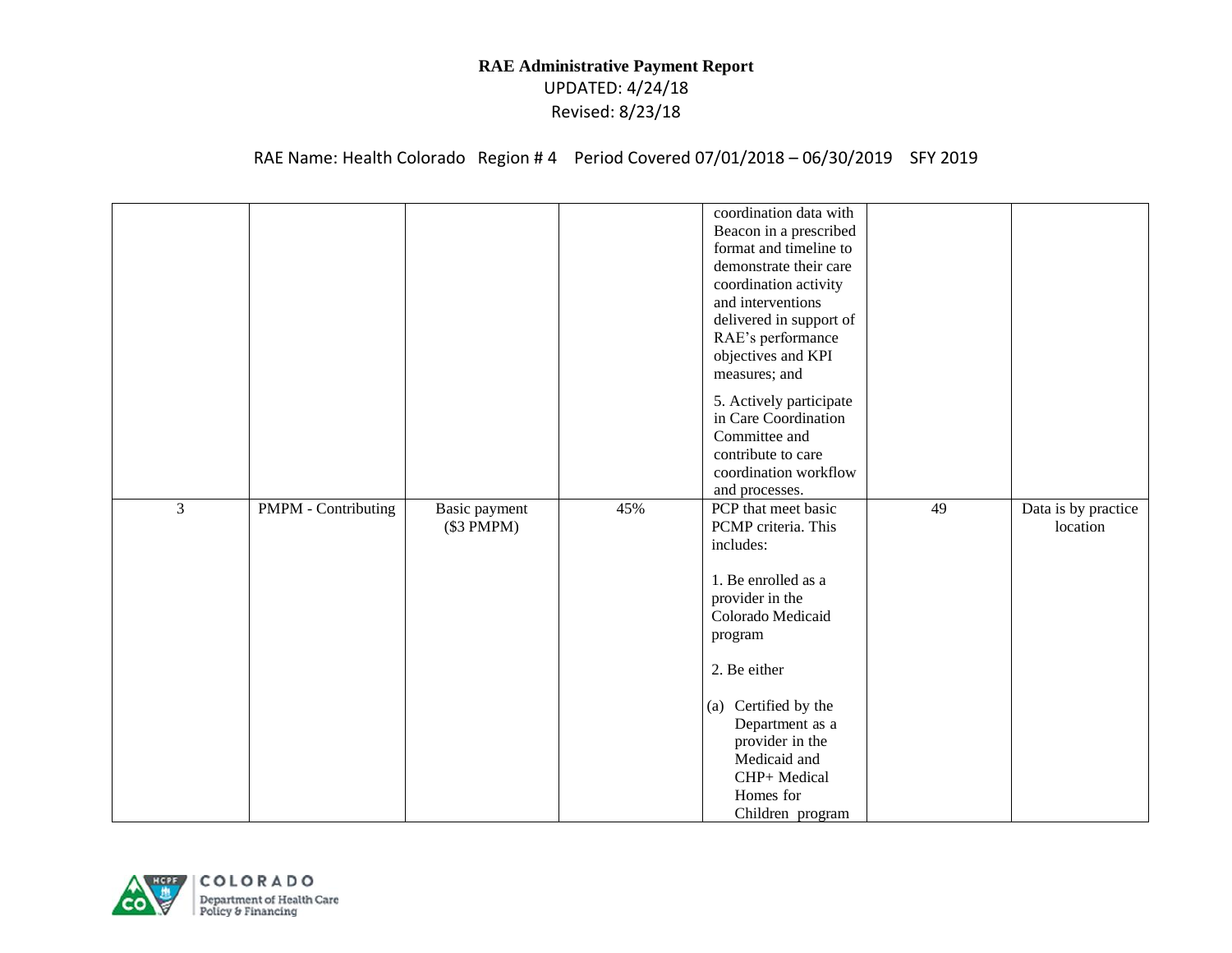| (b) Individual<br>physician, or<br>advanced practice<br>nurse with a focus<br>on primary care,<br>general practice,<br>internal medicine, |
|-------------------------------------------------------------------------------------------------------------------------------------------|
|                                                                                                                                           |
|                                                                                                                                           |
|                                                                                                                                           |
|                                                                                                                                           |
|                                                                                                                                           |
|                                                                                                                                           |
|                                                                                                                                           |
| family medicine,                                                                                                                          |
| pediatrics,                                                                                                                               |
| geriatrics, or                                                                                                                            |
| obstetrics and                                                                                                                            |
| gynecology, or                                                                                                                            |
| geriatrics, or                                                                                                                            |
| (c) A Federally                                                                                                                           |
| Qualified Health                                                                                                                          |
| Center (FQHC) or                                                                                                                          |
| Rural Health Clinic                                                                                                                       |
|                                                                                                                                           |
| (RHC);                                                                                                                                    |
| 3. Be licensed as a                                                                                                                       |
|                                                                                                                                           |
| MD, DO or NP                                                                                                                              |
| provider by the                                                                                                                           |
| Colorado Medical                                                                                                                          |
| Board or the Colorado                                                                                                                     |
| Board of Nursing to                                                                                                                       |
| practice in the State                                                                                                                     |
| of Colorado                                                                                                                               |
| 4. Act as the dedicated                                                                                                                   |
| source of primary care                                                                                                                    |
| for members and be                                                                                                                        |
|                                                                                                                                           |
|                                                                                                                                           |
|                                                                                                                                           |
| comprehensive                                                                                                                             |
| capable of delivering<br>the majority of the<br>Member's                                                                                  |